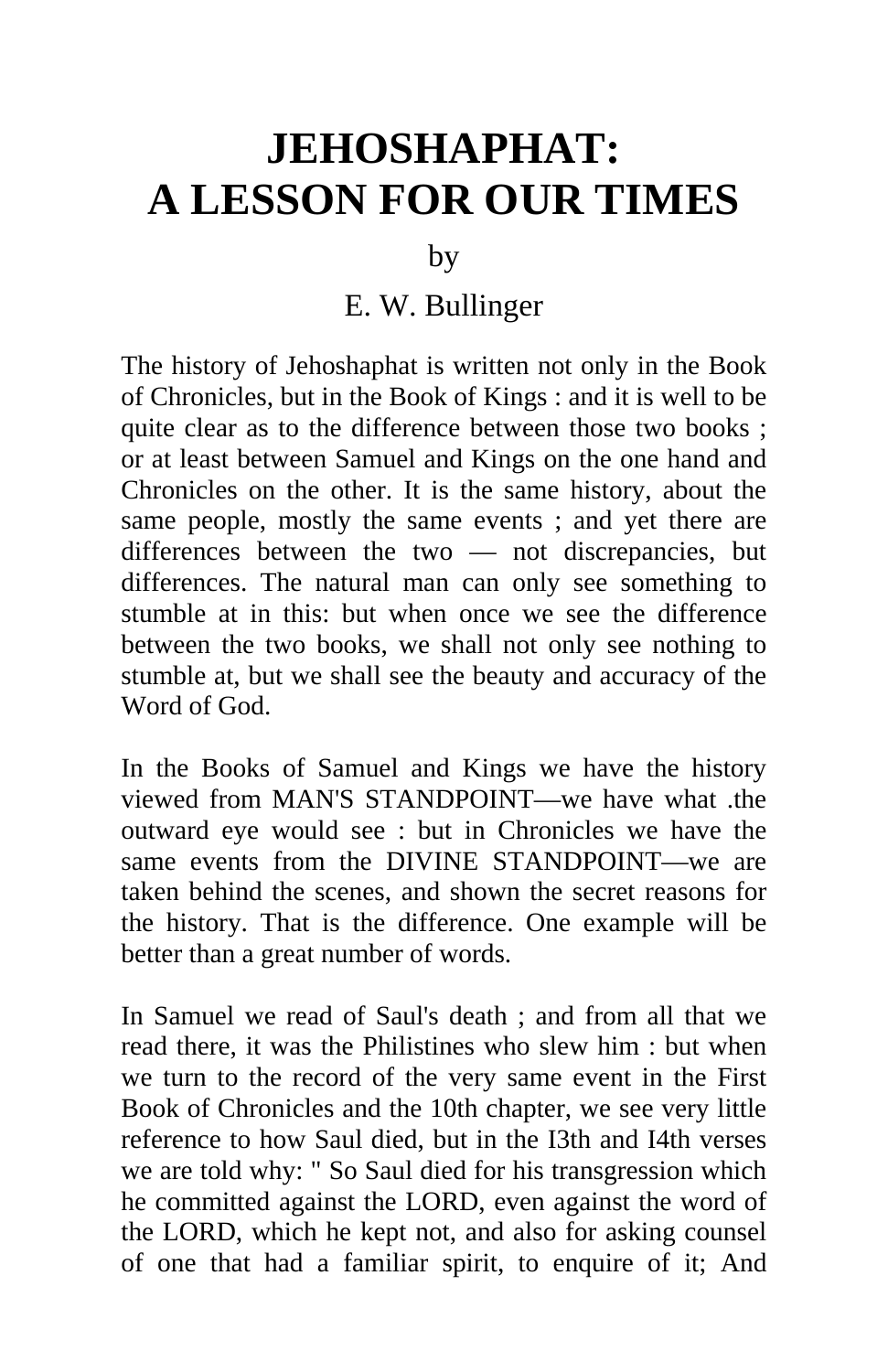enquired not of the LORD : therefore He slew him, and turned the kingdom unto David the son of Jesse'." In i Sam. xxxi. it says that the Philistines slew Saul; but in Chronicles it says the Lord slew him. God had a double purpose to perform : He had to punish in Saul his great and grievous sin ; and He had to accomplish His purpose of setting David upon the throne of Israel. So we see the simple event in one book, and the secret reasons for it in the other. Another example is seen in Hezekiah. His reign was divided into two great parts—his military exploits, and the reformation which he made in the Temple, and in the worship of God. In the Second Book of Kings (chap, xviii. 4-6) we have three verses about his Reformation, and in the Second Book of Chronicles three chapters (xxix. to xxxi.) : and with regard to his military affairs it is just the reverse.

This will be the key whenever a difficulty arises in reading these books. This is why more than one history was necessary. We have the human and the Divine standpoint; that which was the outward appearance is given in Samuel and Kings : while that which had to do with " the heart," and the secret reason for it all, is given in Chronicles.

With this explanation we turn to the 19th chapter of the Second Book of Chronicles. There is not a word about this chapter in Kings. Why ? Because it contains the whole secret of Jehoshaphat's life ; and enables us to understand all that we read afterwards.

Now the opening words of any book, any history, or a part, of the Word of God are always important. The first words are everything; the first occurrence of any word, th first occurrence of any expression, is always valuable, giving the key to all that follows afterwards. Look at the first words of the Lord Jesus. He must have spoken from the time that all children speak: but not a word that He uttere is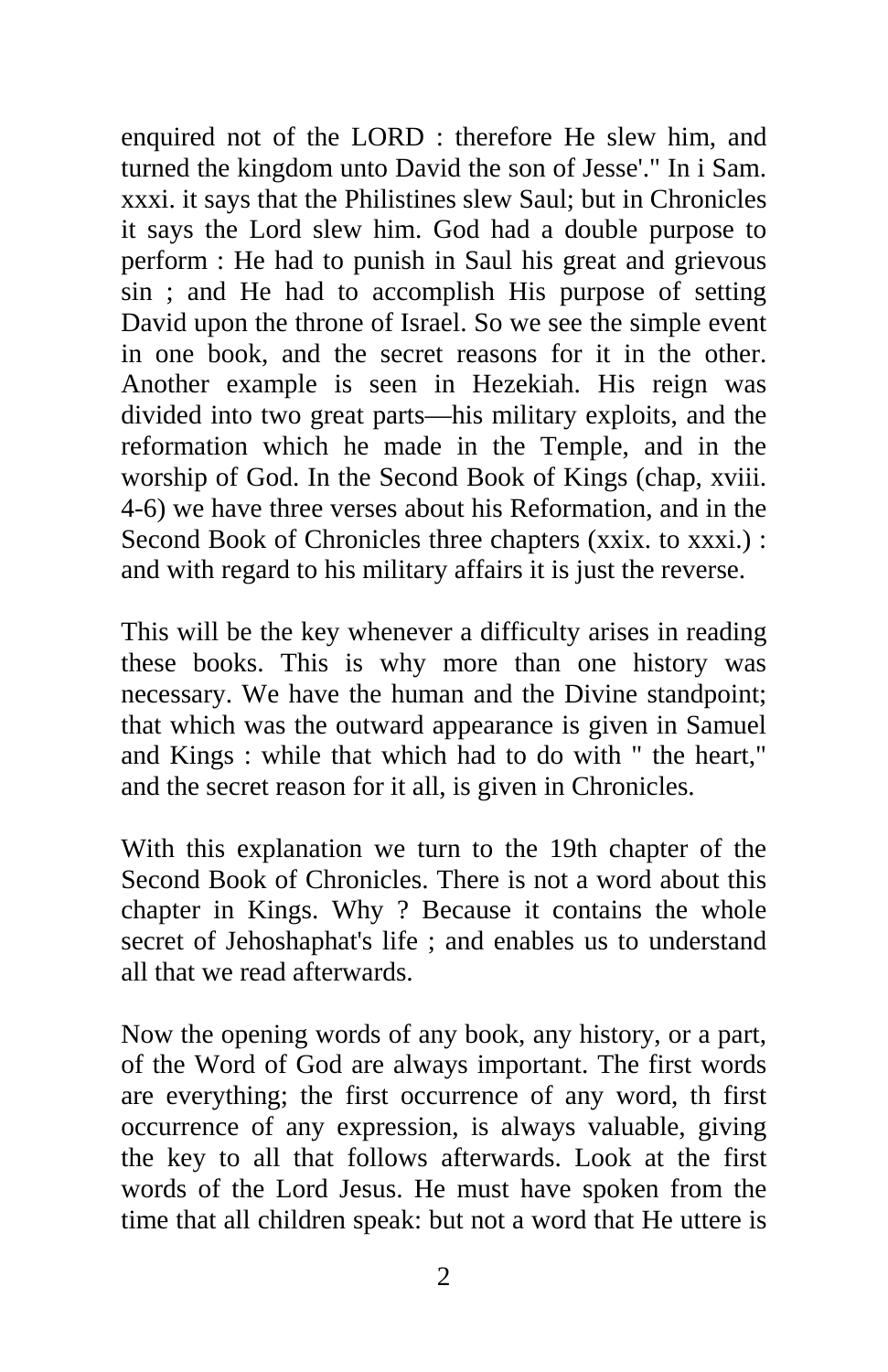recorded until He was twelve years of age. When God the Holy Spirit singled out for preservation the first words the Lord Jesus, there was a good reason. What are tho words? Only these: " Wist ye not that I must be about My Father's business ? " What wonderful words these a when we look at them in connection with the 4oth Psalm, and the 10th of Hebrews, " Lo, I come to do Thy will, 0 God It was the "Father's business" that He had come to "about." Now put this utterance beside His last words, " IS FINISHED!" What was "finished"? The Father's business which the Lord Jesus came to "be about." To see the importance and beauty of this great principle, it will be well for us to follow that rule in what we say and write: for we have a saying about "first impression being very important.

Now the first impression that the Holy Spirit has given us about Jehoshaphat is this,- "And he strengthened himself against Israel" (2 Chron. xvii. i). These words are a key to all his history: and to understand it we must remember that when Jeroboam, King of Israel, set up the calves at Bethel and Dan, the idolaters' backs were turned again to the Temple of God. Jehoshaphat "strengthened himself against" idolaters and idolatry. We are to read this in all the Old Testament histories, in order to find what is pleasing to God. He leaves us in no doubt.

We further read that Jehoshaphat "placed forces in all the fenced cities of Judah;" and in the third verse it says, "The LORD was with Jehoshaphat, because he walked in the first ways of his father David, and sought not unto Baalim." In those few words we have the key which will enable us to understand all that we read afterward. Jehoshaphat began his reign by strengthening himself against idolatry ; and, in mentioning this, the Holy Spirit would have us bear in mind that every word of God is of importance in reading the Scriptures. Not only are the words perfect in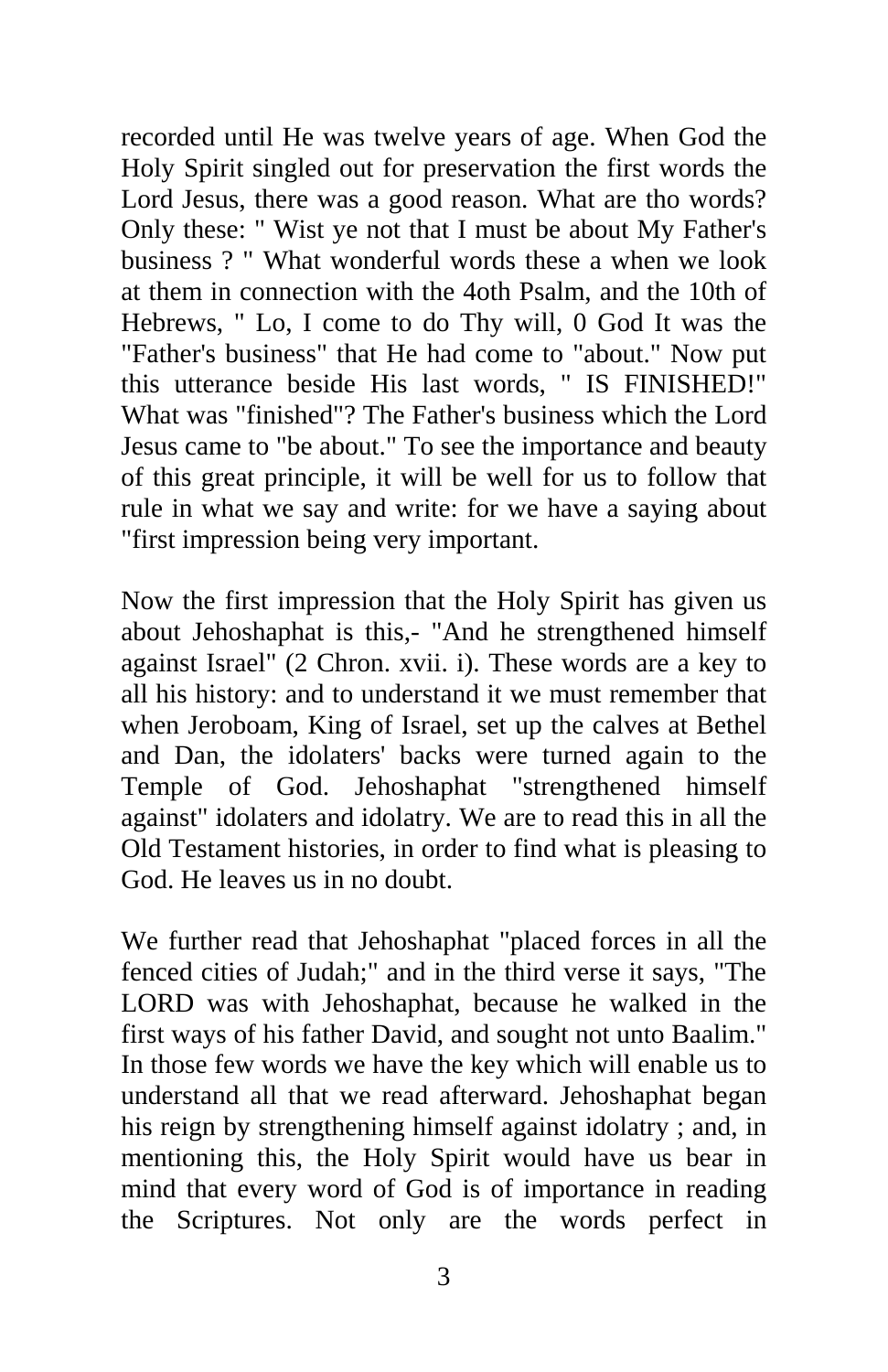themselves, but they are perfect also in their order, as well as in their truth.

Now turn to the next chapter, and we see in the first verse, " Now Jehoshaphat had riches and honour in abundance, and joined affinity with Ahab." Are we not struck with this? He first "strengthened himself against Israel," and here he "joined affinity with Ahab." If we had not read those opening words before, we might think there was not much in these : but in the 19th chapter we are taken behind the scenes ; and hence, when we read about his joining affinity with Ahab, we are startled. He had left off strengthening himself against Israel, and joined affinity with Ahab! This affinity means that he married his son Jehoram to Ahab's daughter, Athaliah. What an awful change, is it not? He began by strengthening himself against Ahab, and now he marries his son to Ahab's daughter. The Holy Spirit has recorded these words in order that we may note, and connect, and weigh the two facts, and see the consequence of his thus joining affinity with Ahab.

"And after certain years he went down to Ahab to Samaria. And Ahab killed sheep and oxen for him in abundance" (2 Chron. xviii. 2). If he had not joined affinity with Ahab, he would not have gone to partake of Ahab's hospitality ; and we see at once that Ahab's daughter, and Ahab's sheep ar oxen, accomplished what all Ahab's men of war could never have done: because the Lord was with him when he strengthened himself against Ahab, but, when he joined affinity with Ahab, the Lord was no longer with him, although His eye was upon him.

The next fact put before us, as the result of this visit, was that Ahab "persuaded him to go up to Ramoth-gilead" (v. 2) which was one of the Cities of Refuge. This city had fallen into the hands of the Syrians, and Ahab wanted to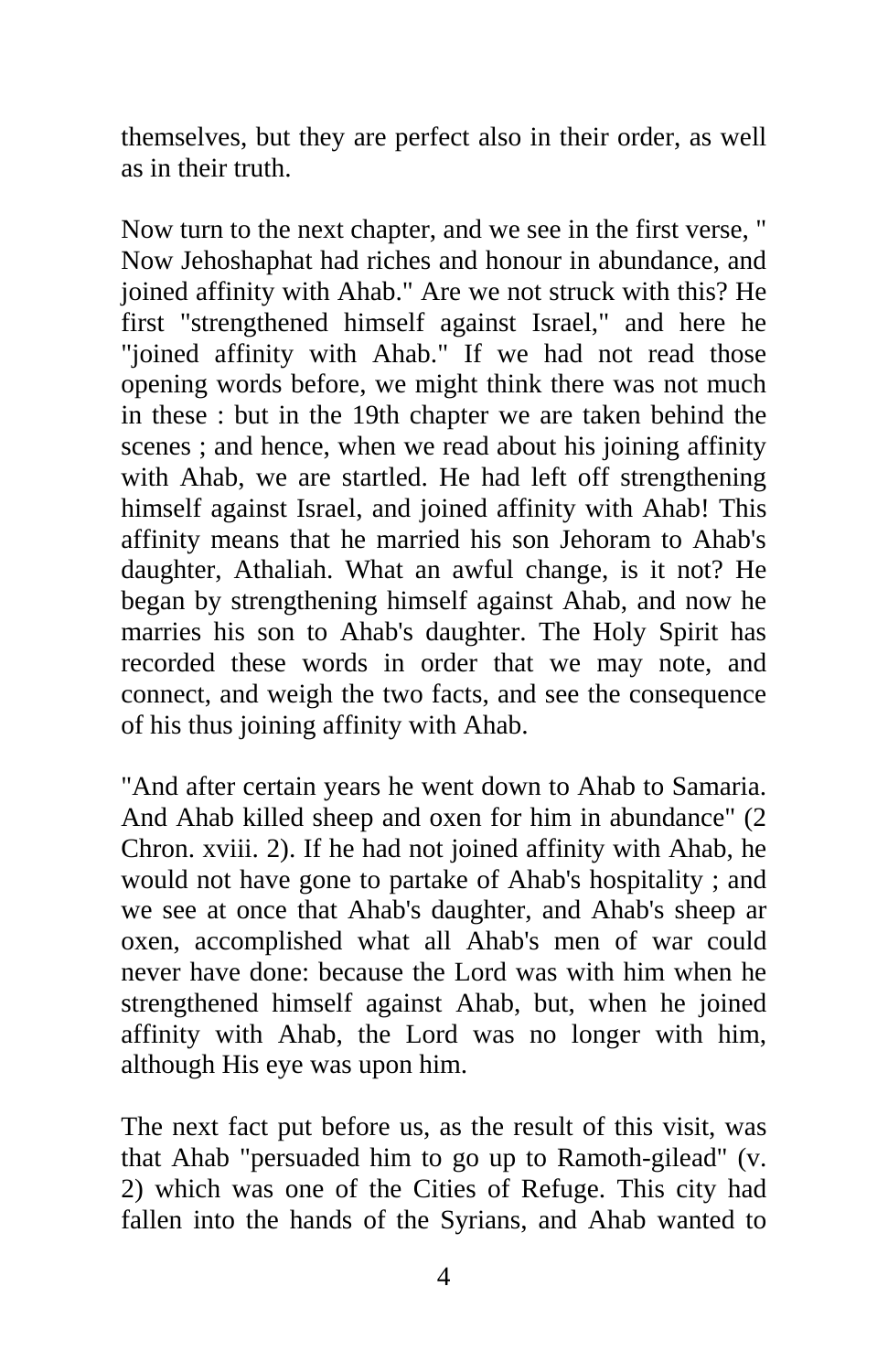regain it, but he felt he could not do so without Jehoshaphat's aid ; so he said (v. 3), " Wilt thou go with me to Ramoth-gilead? " And Jehoshaphat answered him, " I am as thou art, and and my people as thy people ; and we will be with thee in the war.

Now there may have been some godly people in Judah who said, " We do not quite like this; we do not like Jehoshapha joining in an enterprise with that wicked idolater Ahab " : and there may have been some who answered, " Oh, but see what a good man he is; he would not do it if it were wrong; and see what a good work he is doing! It is one of our 'Cities of Refuge.' Ought we not to reclaim Ramoth-gilead which God gave it to us?" Whether that was ever said or not, I do not know, but we do know that it is exactly what people say to-day. " I am sure such a good man would not such and such a thing if it were wrong." But we have find out what God thinks of it. We have to ask what is "good" work. Do not take man's definition of a "good work" God has defined it in Eph. ii. 10 (marg.) : where He speaks of " good works " as being works "which God hath prepared for us to walk in." Only those are good works ; no other. They may be great works, but not "good." Had He "prepared" this work for Jehoshaphat? We may be perfectly certain from what follows that He had not.

Jehoshaphat not only pledged himself, but his people ; and he was very uneasy. Look at the next verse: "And Jehoshaphat said unto the king of Israel, Enquire, I pray thee, at the word of the LORD to-day."

But this was too late, after he had said, "We will be with thee in the war." It is just like people today; they settle what they intend to do, and then "enquire of the Lord." Surely we have got beyond that. Surely we do not want the Lord to help us in anything unless it is His work, unless it is what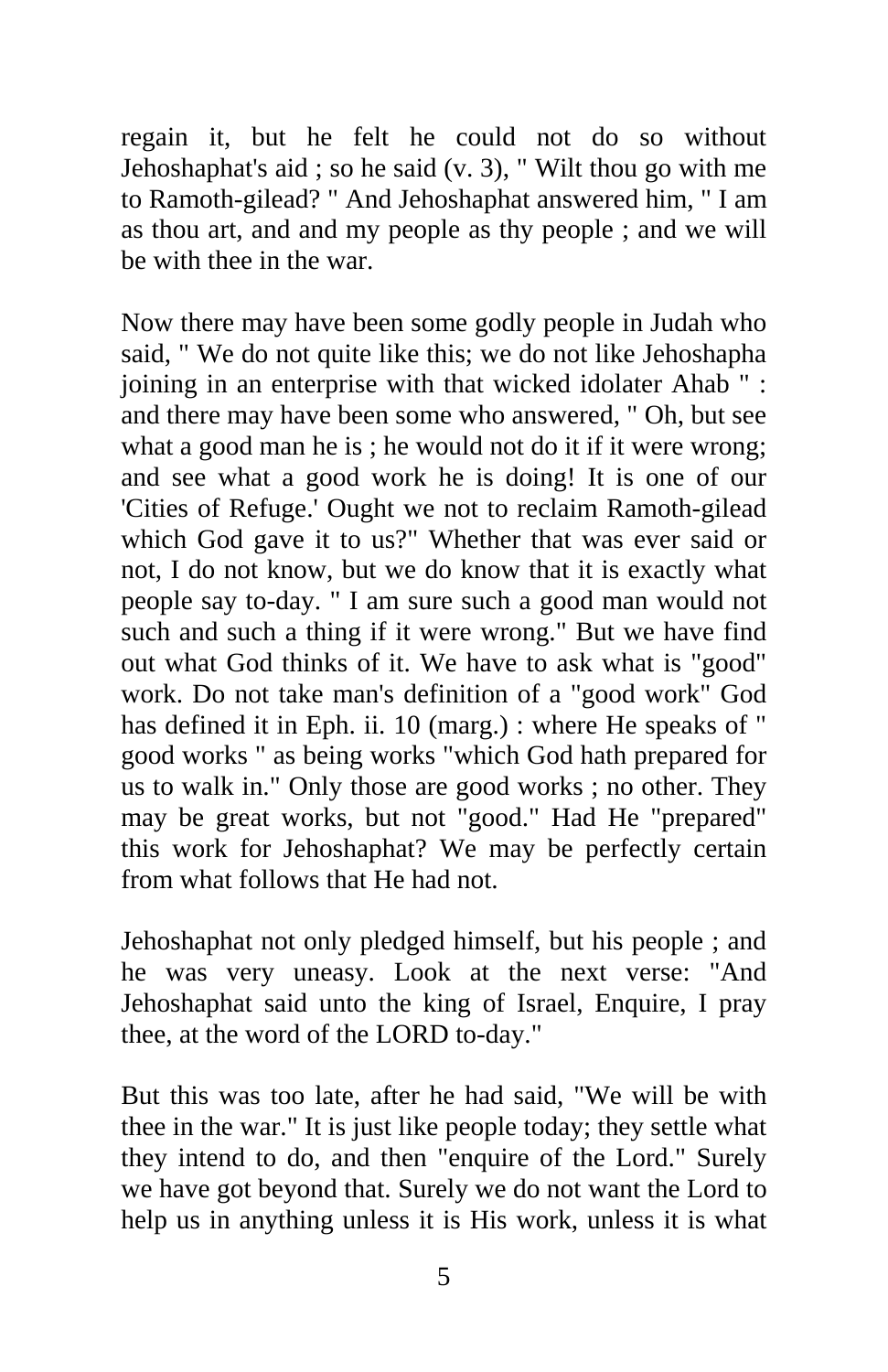He prepared for us to do. Surely we are far in advance of those who content themselves with being merely willing to do God's will. If we knew how infinitely wiser God's will is than our own, we should say, "Wilt Thou, Lord, order EVERYTHING for me?" and we should not be found settling what we will do, and then asking God to guide us or to help us in the doing of it. We can see that Jehoshaphat was uneasy; because, although he had made the agreement without God, he wanted to " enquire of the LORD " in the hope that the Lord would approve of what he had agreed to do." Therefore the king of Israel gathered together of prophets four hundred men, and said unto them, Shall we go to Ramoth-gilead to battle, or shall I forbear ? And they said, Go up; for God will deliver it into the king's hand " (v. 5). But they were "false prophets," the prophets of Baal, and Jehoshaphat knew it; and yet he had to sit there and hear what those men said. This must have made him still more uneasy; for the next verse says:- "But Jehoshaphat said, Is there not here a prophet of the LORD besides, that we might enquire of him? " This shows that he was very troubled in his mind: for Ahab said, "There is yet one man, by whom we may enquire of the LORD: but I hate him." Yes, that is always the case : if we are faithfull spokesmen for the Lord, we shall be hated by the world; am if we are not hated by the enemy, it shows that we are not very faithful in our testimony. It is a very bad sign for us if the enemy can afford to treat us as a negligible quantity. If we are faithful to God, we are sure to be hated. "All that are determined to live godly in this present evil world will suffer persecution" (2 Tim. iii. 12). It is perfect true: and so, here, Ahab says : " There is yet one man, but hate him." Let us count it all joy if we are called to prove the truth of the Lord's words : " Marvel not that the world hateth you ; ye know that it hated Me before it hated you" If we seek the friendship of the world, it will despise us well as hate us. If we are to be hated, let us, at least, respected. We know the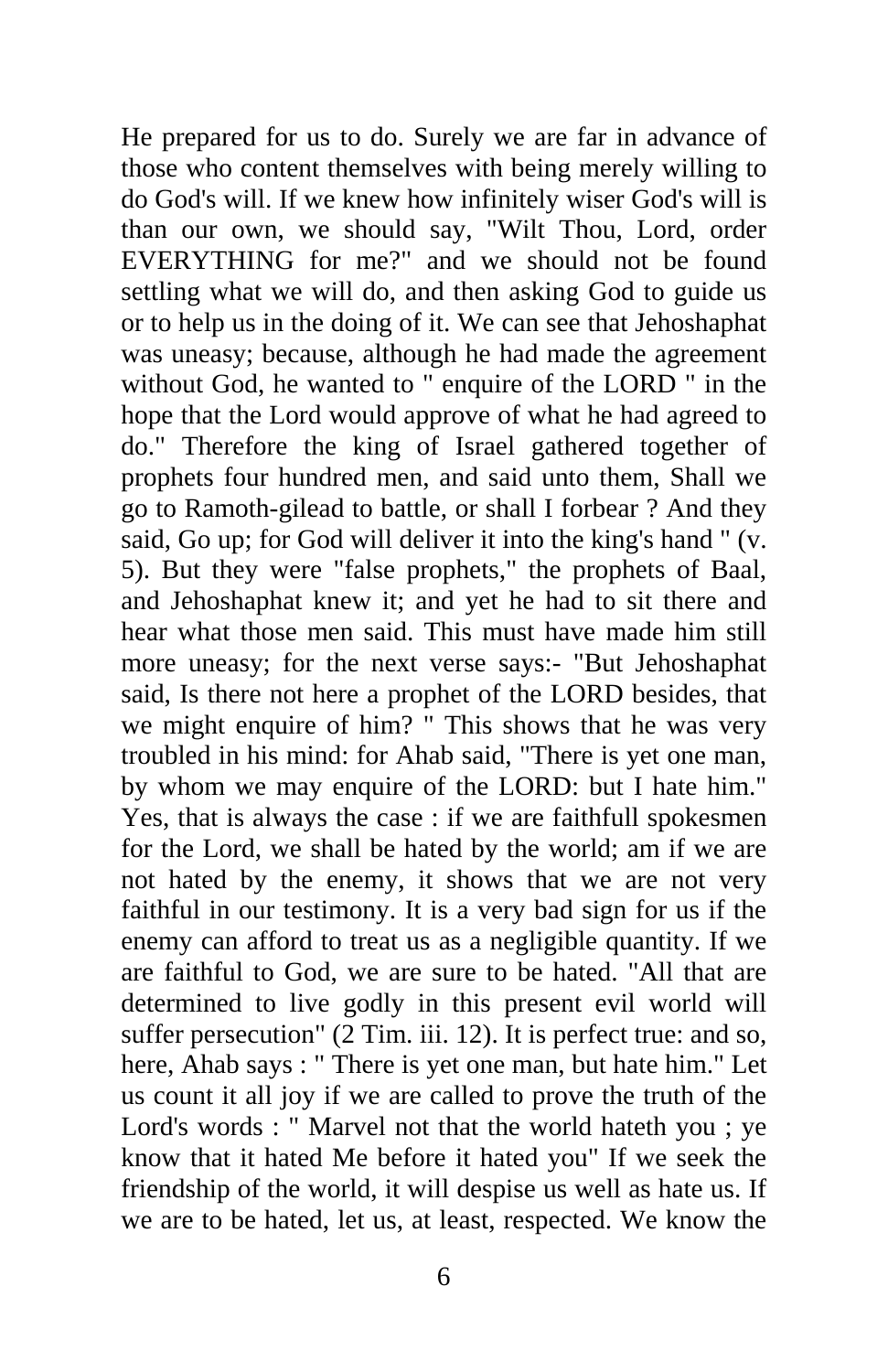subsequent history of Jehoshapha and how that Micaiah, the prophet of the Lord, intimated that Israel would lose their King as the result of this expedition :-" I saw all Israel scattered upon the mountains, sheep that have no shepherd."

But now look at Jehoshaphat. In what a pitiable position he finds himself. He had to sit there and see the faithful witness for God smitten, bound, and led away prison. He knew he was "a prophet of the LORD," and he did not lift up his voice on Micaiah's behalf. Oh, difficulties we get into when once we leave the straight path of faithfulness to God. And now the battle is coming on ; but, before it begins, the Holy Spirit takes us aside into the camp of Israel to Jehosaphat, and lets us hear what the king of Israel says; He then He takes us into the camp of Syria, and lets us hear what the king of Syria says to his captains.

We all of us have more than one name ; and each name bespeaks the special relationship in which we stand to the person who uses it. We have all a name by which we are known to strangers; another by which we are known to friends ; and, in our own household, we have a name by which we are known only to the inner circle there. Each name tells us what the relationship is. And so with the Divine names. The Lord our God has many names by which He is known ; and each name bespeaks a particular relationship. He is known as GOD ! What is the relationship? Creator! How do we know that? What did we say above just now about the first occurrences being the key? Where is the first occurrence of the word "God" In Gen. i.i. There we have it thus:-"In the beginning GOD created the heaven and the earth" Hence, wherever we have the word "God," we have the thought of the Creator "In the beginning God created" and you will see this all through the Scriptures.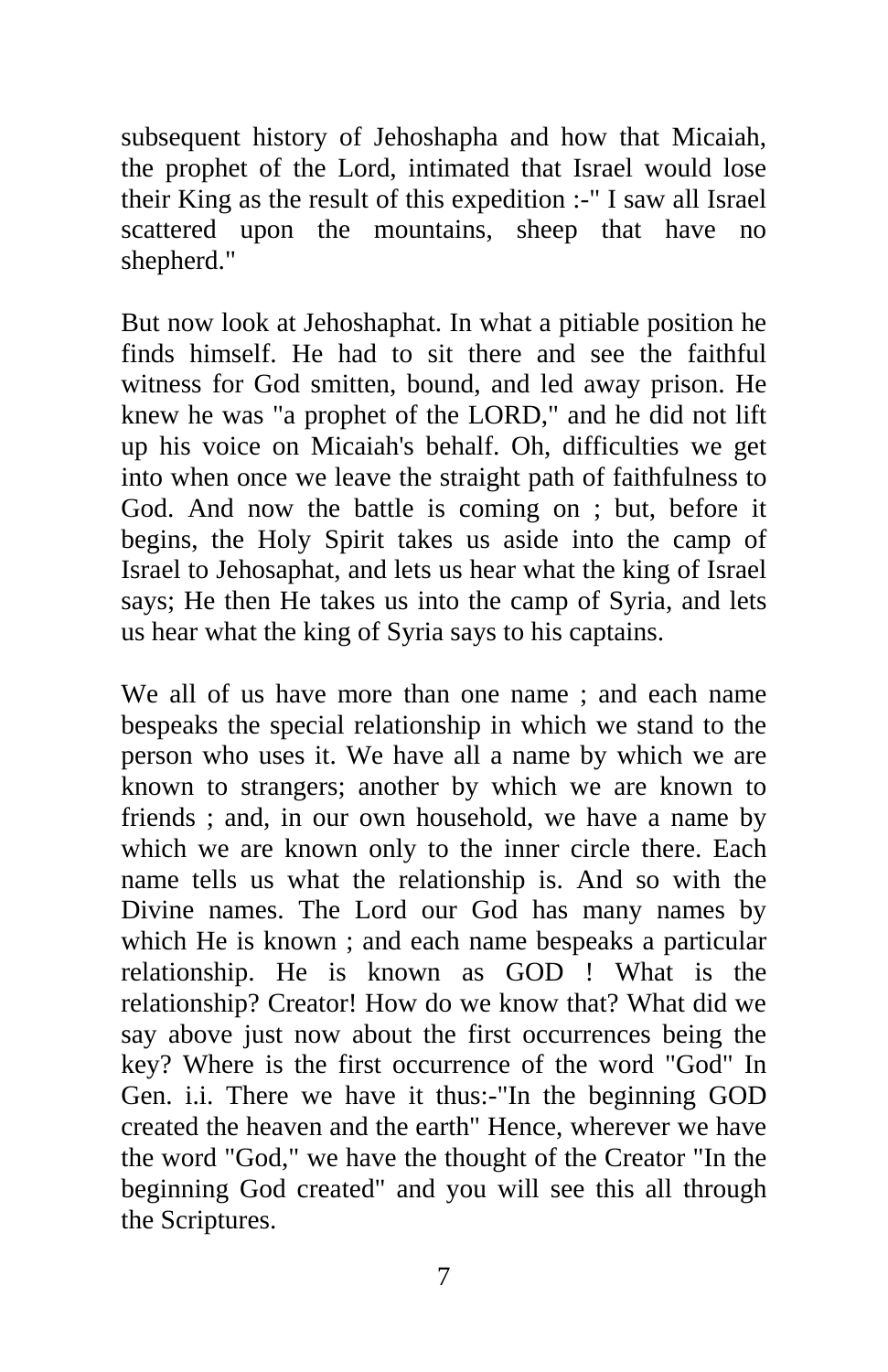Then in Gen. ii. you have JEHOVAH, or LORD, in small capital letters. He had created man, and He is now dealing with him on covenant ground. This word, therefore, expresses the covenant relationship between Himself and His People. Now we are in a position to understand what follows.

In the 20th verse we read : - " And the king of Israel said unto Jehoshaphat, I will disguise myself, and will go to the battle ; but put thou on thy robes." We are then taken over into the camp of the Syrians, and hear the king of Syria , command "the captains of the chariots that were with him, saying, Fight ye not with small or great, save only with the king of Israel." (v. 30). And with these two wonderful keys we can see and understand what is going to happen. Those two verses tell us the whole matter in a very few words. When the Syrians came into the battle, and saw Jehoshaphat in his royal robes, they thought he was the king of Israel. Oh, what a solemn thing it was to be mistaken for the wor of Israel's kings ! That was the position into which he step by step brought himself. What a mercy for him th God did not take him at his word when he said to Ahab, "I am as thou art."

In the 31st verse we read :-"And it came to pass, whe the captains of the chariots saw Jehoshaphat, that they said -It is the king of Israel. Therefore they compassed about him to fight: but Jehoshaphat cried out, and THE LORD helped HIM; and GOD moved THEM to depart from him. Jehoshaphat cried out, and the LORD, Jehovah, his Covenant God, helped him; and God the Creator moved them to depart from him. God stood only in the relation of Creator to those Syrians; but to Jehoshaphat He stood in His covenant relation, as LORD, and therefore He helped him. We do not know with what Almighty power the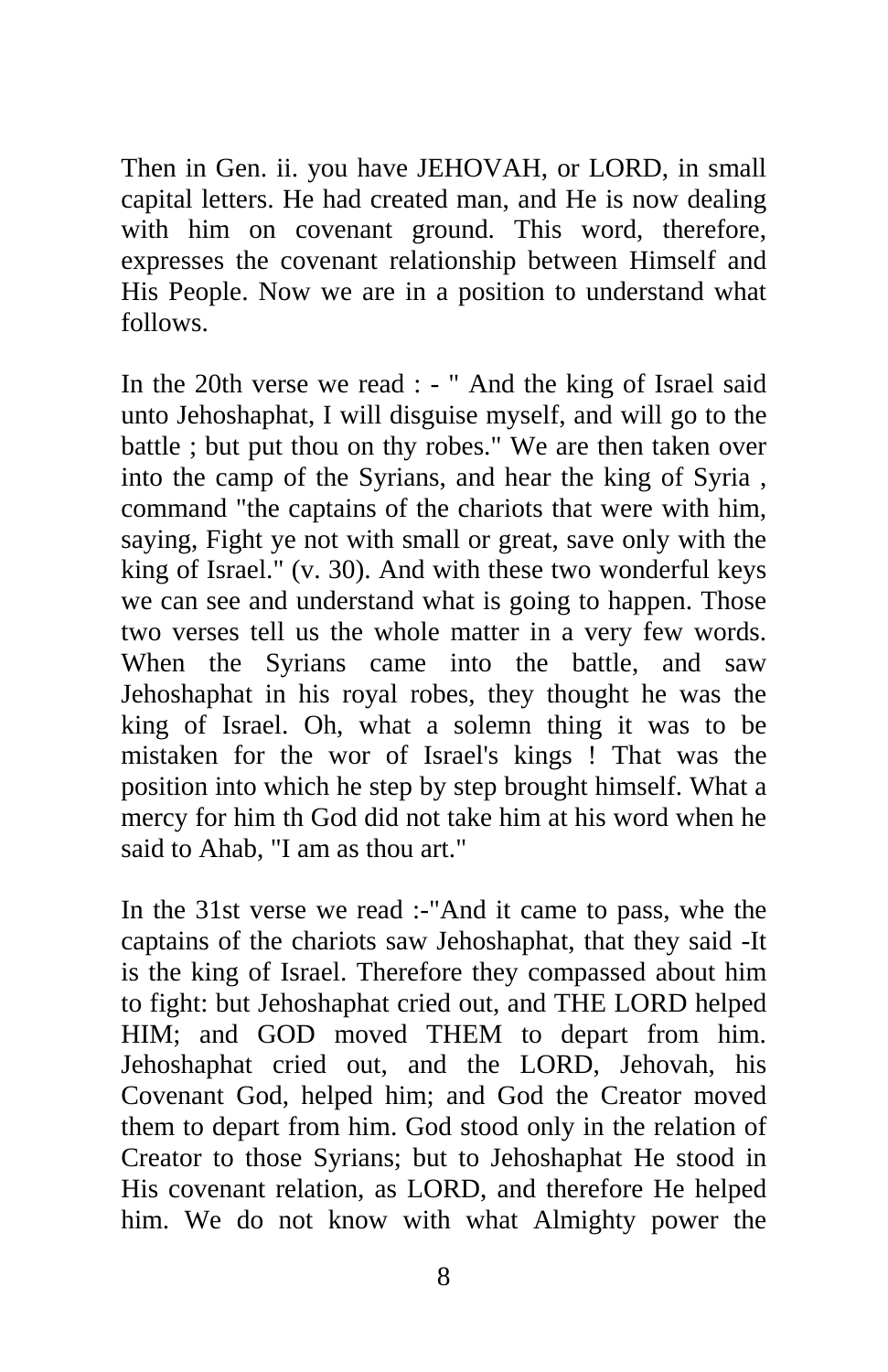Create moved the Syrians, his creatures, to depart; but is not this verse wonderful ? Does it not show us something of the perfection of the Divine Word? One would naturally think the different names were used to avoid tautology; but it was nothing of the kind.

Then we know the sequel. "And a certain man drew bow at a venture, and smote the king of Israel between the joints of the harness: therefore he said to his chariot man, "Turn thine hand, that thou mayest carry me out of the host for I am wounded." The Syrians did not know Ahab, although they thought they saw him ; but God guided the arrow to a little opening in his armour, and Ahab was killed. Jehoshapha was not as Ahab; for Jehovah saw him as one of His own people.

And now we study this Scripture, which is "written for our learning," in order to discover what the Lord thought of all this. He had been pleased with Jehoshaphat when he "strengthened himself against Israel"; but what was His judgment when Jehoshaphat "joined affinity with Ahab"? The next chapter tells us. Jehu the son of Hanani the seer went out to meet Jehoshaphat, and said, - "Shouldest thou help the ungodly, and love them that hate the LORD? therefore is wrath upon thee from before the LORD."

Do we desire to please the LORD? Here is a lesson for us : Do not let us mix ourselves up with idolaters! Let us not "join affinity with them in any way whatever." If Romanists are not idolaters, then there never have been any idolaters. Romanists and Ritualists say they do not worship the actual bread, but Christ in it: but, if that is not idolatry, there is no idolatry in the world. Romish idolatry is far worse than any other. Romanists and Ritualists are not only idolaters, but they degrade their God by eating Him. We learn from this history that we must not have anything to do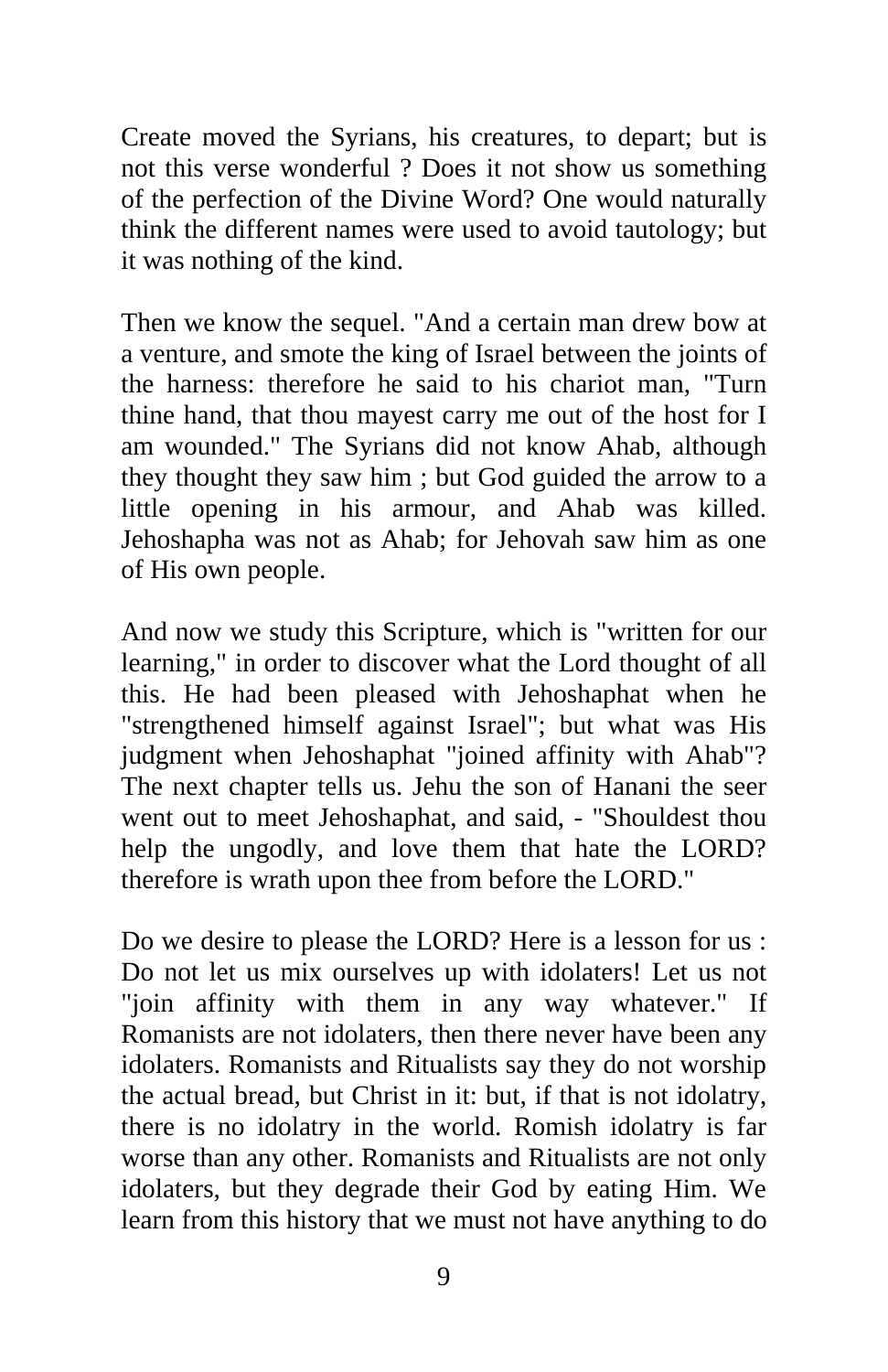with idolaters if we wish to please God. "Whatsoever was written aforetime was written for our learning" it was written to teach us. The Word of God is not only as a light for our eyes, but a lamp for our feet, to show us where to place them in passing through the quagmire of this evil world. But, notwithstanding all that Jehoshaphat had gone through, we are told (chap. xix. i) that " he returned to his house in peace to Jerusalem." Note the contrast of this with Ahab's return. He did not return in peace. This is just a picture of how "the God of all grace" deals with us; He is our covenant God. The God of Jacob means practically the God "of all grace". The God of Jacob means the God that Jacob had to do with when he deserved nothing but wrath. God met him, and gave him unmerited grace and favour! He gave him everything, although he deserved nothing: therefore it is written : "Happy is he that hath the God Jacob for his help " (Ps, cxlvi. 5).

We should have thought that Jehoshaphat had now learn his lesson thoroughly : but look at the 35th verse of the 2nd. chapter. We are coming to the end of his reign, and must notice the beauty and perfection of the words, and the fulness of the truth that is in them. And after this terrible mistake, and the great trouble he got into after the wonderful grace of God that delivered him, after solemn warning he had received Jehoshaphat king of Judah JOINED HIMSELF with Ahaziah king of Israel." We might think, perhaps, that Ahaziah was a better man than his father; but no - it adds, "who did very wickedly." JOINED HIMSELF to "make ships to go to Tarshish." This was a commercial alliance. First we have a matrimonial alliance; then we have a military alliance ; and, lastly, have a commercial alliance : and then we read, " Eliezer son of Dodavah of Mareshah prophesied against Jehoshaphat, saying, Because thou hast JOINED THYSELF to Ahaziah, the Lord hath broken thy works." That is the sum of it.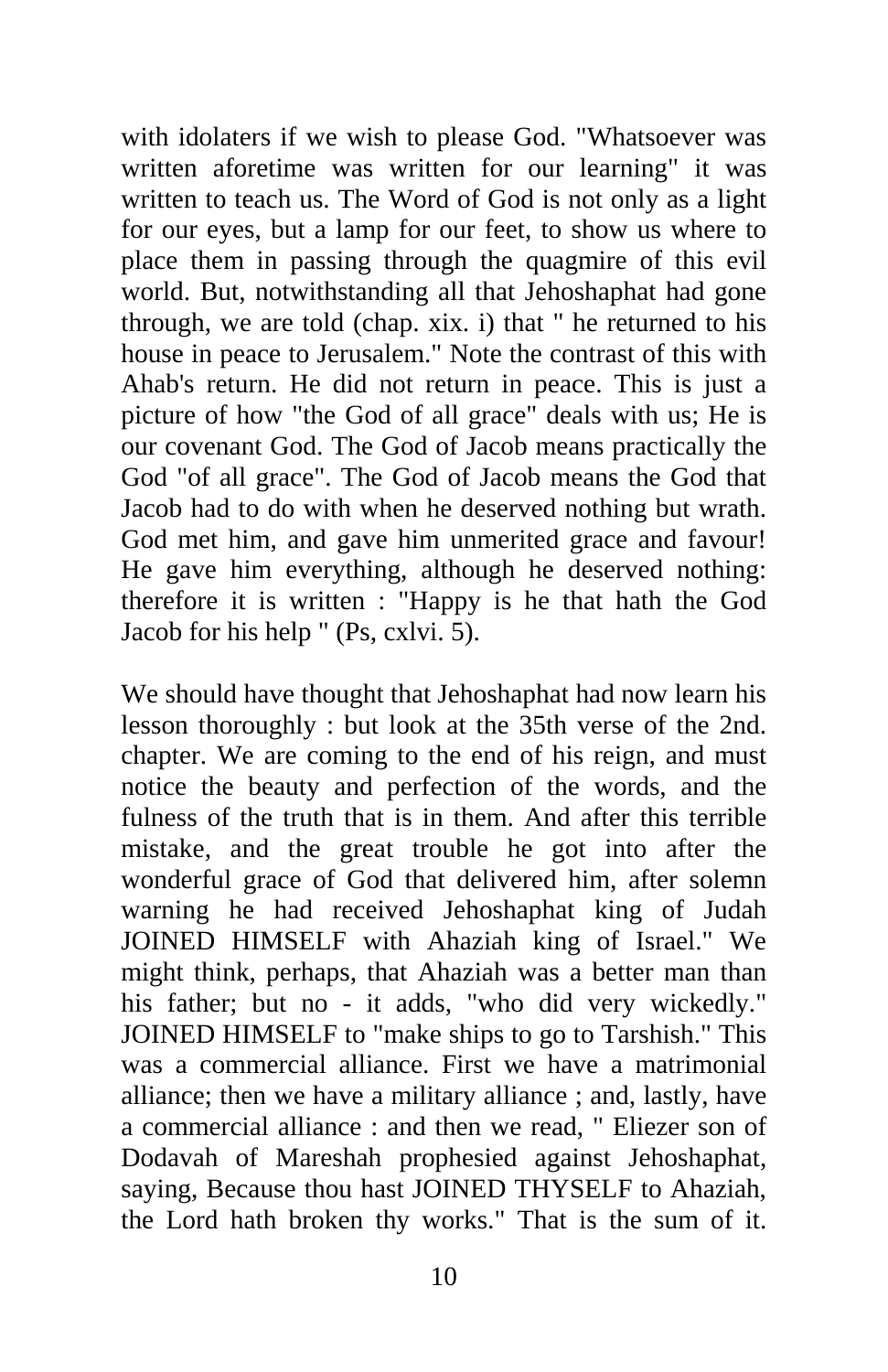Three times the Holy Spirit repeats these words ''joined thyself" in order to show us the true secret of the evil: but from the Book of Kings (i Kings xxii. 48) we have this additional fact:—When the ships were broken, the enemy did not let him go without another assault. True, the ships which they were building were broken, but there were others, and Ahaz said, " Let my servants go with thy servants in the ship but "Jehoshaphat would not" Thank God ! he had learnt his lesson at last. Oh, that we may have grace to learn And now, there are two great lessons for our times.

(i) It is a remarkable thing that in England we have gone through this same experience in our national history. Our Jehoshaphat was James I. It is through him that we have our Authorised Version; he was a good but weak man.

James I., like Jehoshaphat, married his son Charles to an idolatress, Henrietta, the daughter of Henry, King of France. Of course we know he should not have done it; and, if he had read this narrative, he would have saved the country a vast amount of misery. It led to just the same trouble as it did in the case of Jehoshaphat; it led to national disaster. Jehoshaphat's sin made Jerusalem run with blood. Jehoram made a beginning by killing all his brethren (2 Chron. xxi); and then the Arabians came, and killed all his sons except one (Ahaziah, 2 Chron. xxi. 16, 17; xxii. i) ; and then Athaliah slew all Ahaziah's sons, with the exception of Joash (2 Chron. xxii. 10-12). It was nothing but a scene of bloodshed and murder: and it was the same in England. James married his son Charles to this idolatress, and she came to England in great state. A writer of that period said : "If the people of London had known what troubles were coming with that woman, they would have put on mourning instead of their holiday attire." England was at war on behalf of the Protestant cause, and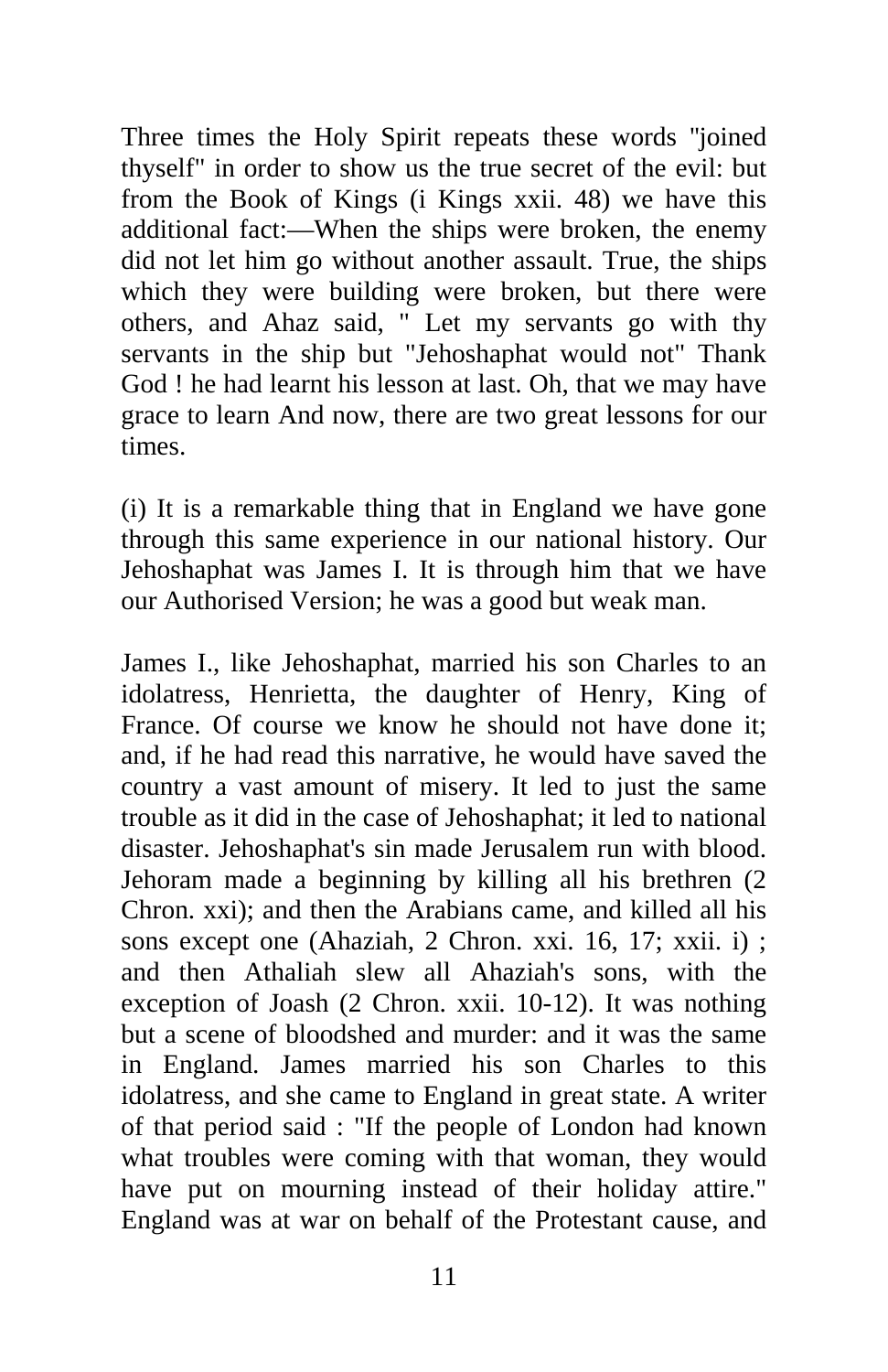was engaged in the siege of Rochelle. As fast as the King and Council resolved to do certain things, it went through the Confessional, and all their plans were frustrated. Things went so far that Parliament actually sent a remonstrance to the King. It led to trouble; it ended in civil war. The whole country ran with blood. Charles lost his head, and James II. lost his throne, all through this "joining affinity" with idolaters. The people who had gone through that sea of trouble were determined that England should never again pass through such an experience ; and they set up great bulwarks, so as to prevent the throne of England ever be: occupied by a Papist, again. But for the last fifty years have been allowing these bulwarks to be destroyed. We have now little left beyond the King's Declaration, and the enemy is doing his utmost to take that away; and he will so if we are foolish enough to allow it. The cause of all the trouble was alliance with idolaters. Let us therefore learn this lesson in our private life, and in our public life ; for it the root of all the evil.

(2) But there is another lesson. The former was politic This is religious, and is connected with Christian work.

In 1804 the British and Foreign Bible Society was formed in London. The late Mr. John Radley (a member of its committee tells us, in a pamphlet published in defence of that Society that one of the earliest letters on record was from a Roman Catholic Priest in Swabia, asking the Committee to circulate Roman Catholic Versions of the Latin Vulgate. But the founders of the Society would on no account join themselves thus with idolaters and their works. The request was repeated, but the answer was a final refusal and a grant of Protestant Versions.

Some time after this, one of the Society's agents abroard expended the sum of £200 in the purchase of these corrupts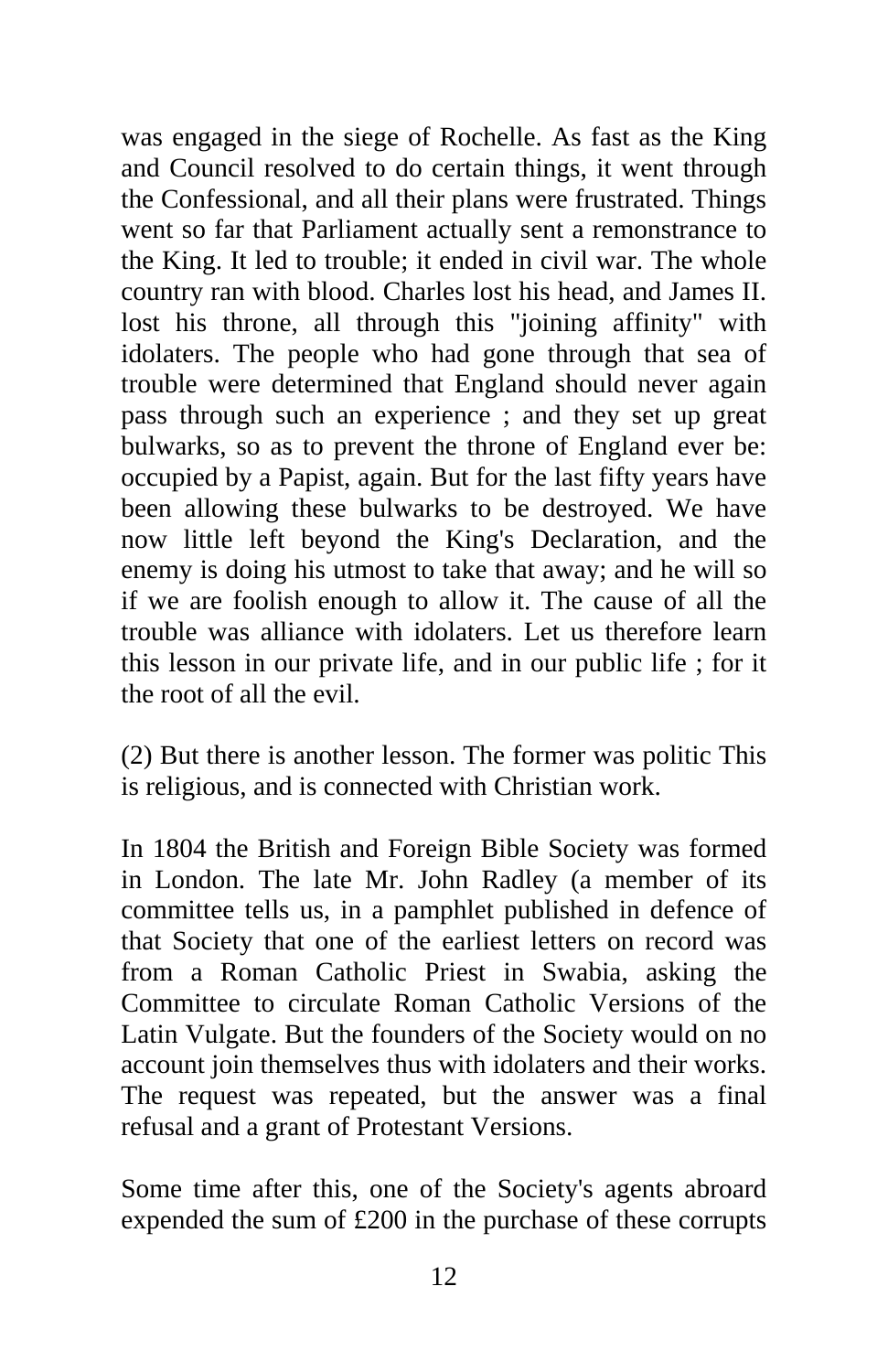Versions ; but the Committee of that day paid the whole sum out of their own pockets, "rather than involve the Society in a transaction, the propriety of which might be questioned." While these assaults were being made on the Society the enemy of God's Truth, and apparently without success a more insidious attempt to undermine its work was undertaken.

Where Ahab's men of war failed, Ahab's daughter succeeded. From the first, the aid of Socinians and Arians was invited ; and, before many years had elapsed, a Committee was found which went back on the principles of their faithful predecessors, and formally adopted the circulation of Romish or Vulgate Versions. They thus joined themselves in the use of the false Versions prepared by the enemies of the Protestant Faith.

The result of these alliances was disaster, as it had been in the cases of Jehoshaphat, in Judah, and of James I. in England: for these Romish Versions contained the Apocryphal books, and a great controversy arose which had its chief seat in Scotland. The late James and Robert Haldane and Dr. Andrew Thompson were the champions of a. Pure Bible ; while the circulation of the Apocrypha was defended by arguments which undermined the Canon of Scripture itself.

The first disaster came in the secession of Scotland.

Separate Bible Societies were formed in Edinburgh, Glasgow and Aberdeen; which were afterwards united in "The National Bible Society of Scotland" in 1861. Alter this first disaster, new laws were passed, and added to the Constitution of the British and Foreign Bible Society, forbidding the circulation of the Apocryphal books in any form or manner. This was in 1824 and 1825.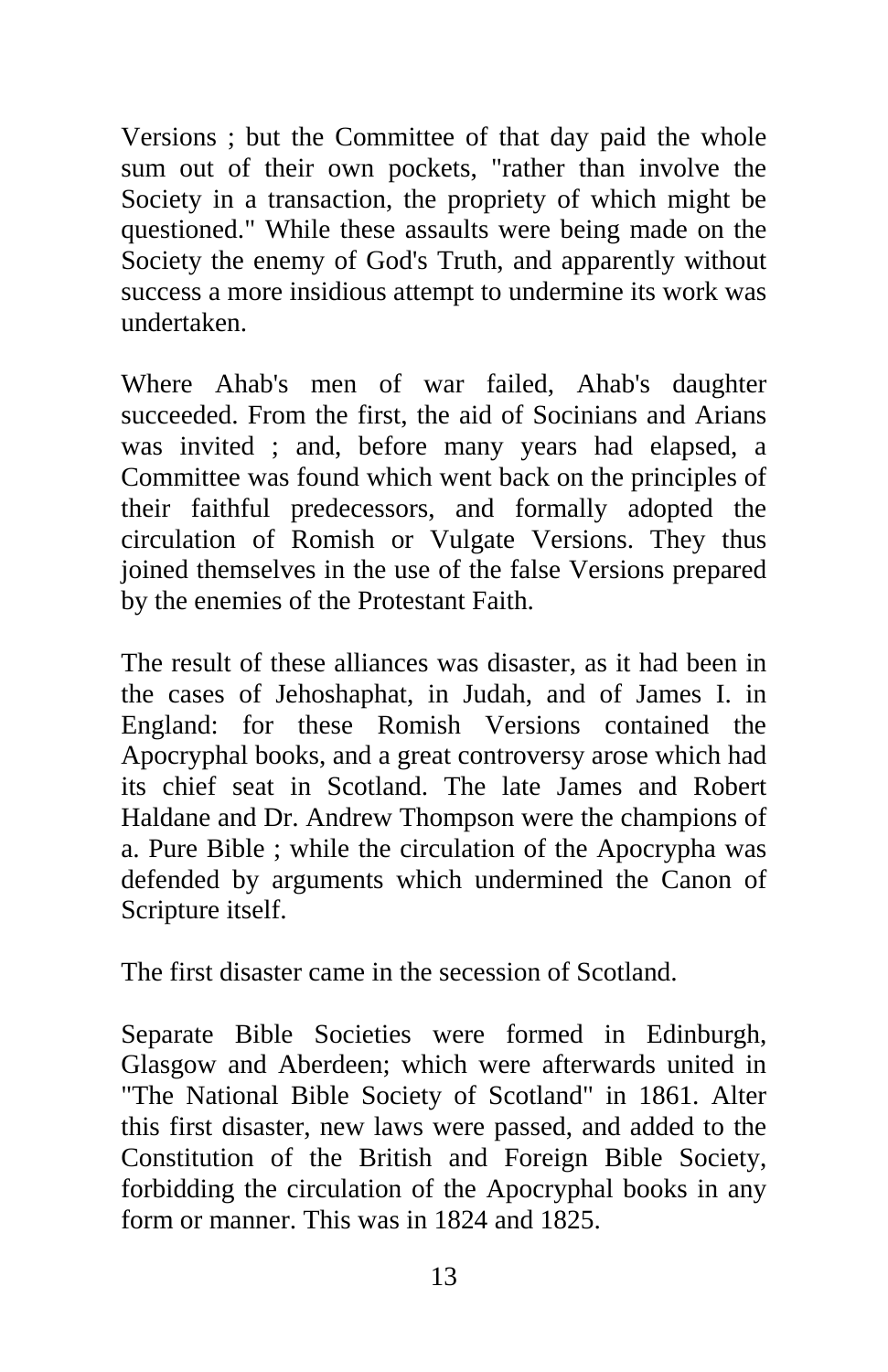But all this time the Society differed from other Societies in not opening its meetings with prayer ; and the godly among its members set themselves to repair the breaches and prevent further trouble by moving, at the Annual Meeting of the Society in 1831. that the word "Christians" in Law ix. "should not be taken as including those who denied the Divinity and Atonement of Christ." This resolution was rejected: and then the second great disaster came, by secession of many of its "best and holiest " members, who formed a new Society, and called it "The Trinitarian Bible Society," the name being intended as an explanation and a justification of its separate existence.\* Prayer was adopted by the old Society on June 8, 1857 but Socinian ministers, being members, are still able "attend and vote" at the meetings of its committees ; the Vulgate Versions are still circulated (though without Apocryphal books). As the circulation of the Apocrypha was defended arguments which undermined the Canon of Scripture, the circulation of these versions is defended by arguments which undermine the Inspiration of Scripture.

Moreover, the plea is made that good men (ie Jehoshaphat) would not approve of this policy if it was wrong; and that it is a "good work" to circulate these books (as Jehoshaphat thought it good to regain Ramoth gilead).

But it is written : "Better is he that ruleth his spirit th he that taketh a city" (Prov. xvi. 32). Jehoshaphat did not rule his spirit; neither did he take the city.

But we are not left in any doubt as to the Lord's verdict on these alliances, either with Romish Versions, Jesuit policy, or Socinian fellowship. The word of the prophet Jehu is written for all time, and it comes with its solemn note of warning for all the Lord's People today : " Shouldest thou